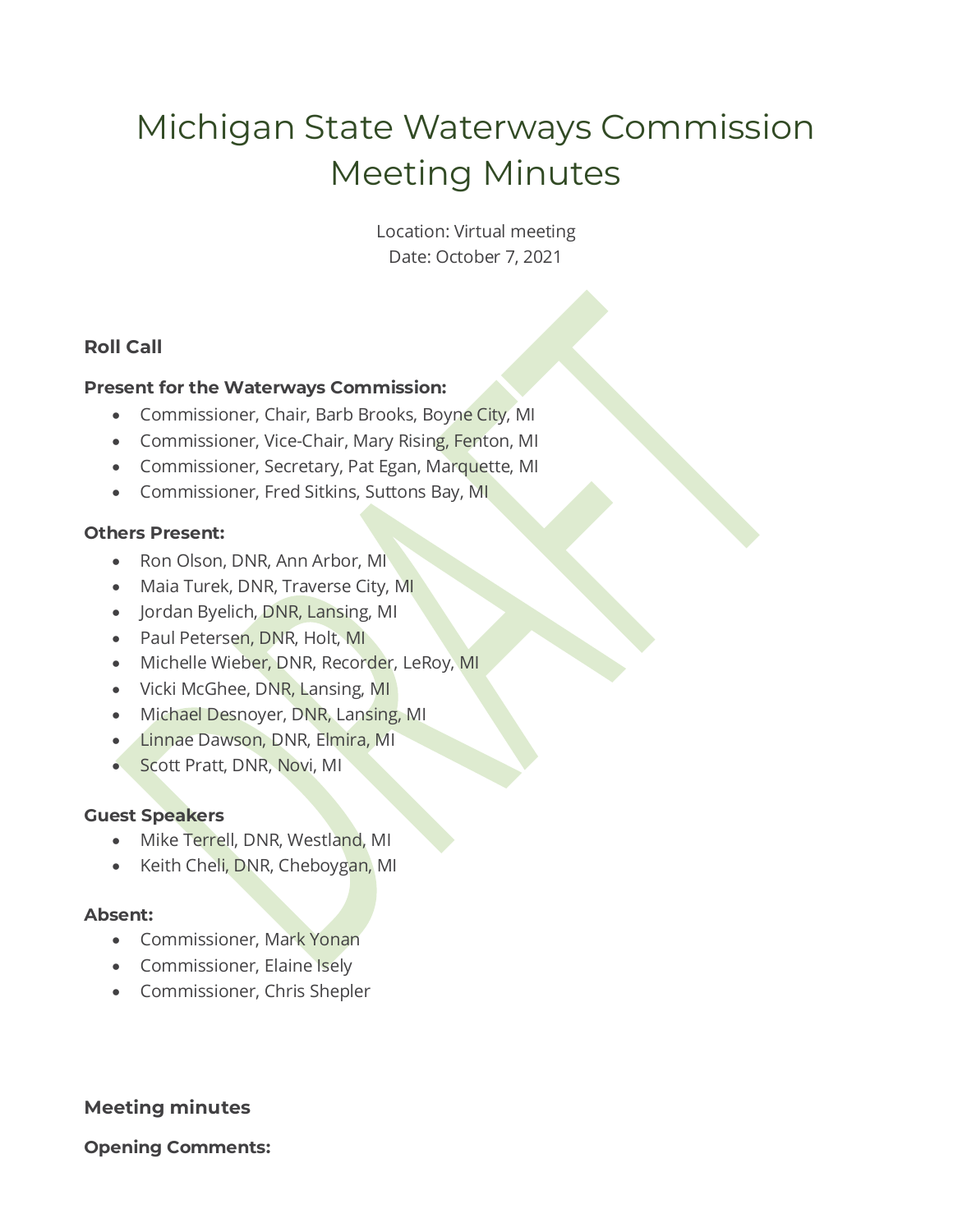- Chair, Barb Brooks called the meeting to order at 9:09 a.m., October 7, 2021. Due to the COVID-19 pandemic, this meeting was held virtually.
- The meeting began with reciting the Pledge of Allegiance.

## **Public Appearance:**

- Written correspondence was submitted for the meeting packet by Myke Jacobs, avid Michigan boater. Mr. Jacobs sent an email to express his concern regarding excessive wake at Mackinac Island State Harbor. He stated he has contacted multiple agencies trying to get the Mackinac Island ferries to decrease their wake, as his vessel sustained damage while docked at Mackinac Island State Harbor.
- Brad Moffatt, resident of Petoskey, joined the meeting with interest in the conversation regarding agenda item, Little Lake State Harbor declassification. Mr. Moffatt also wanted to inform the Commissioners the idea of having a dredging machine built by Michigan Technological University students.
- Mark Breederland of Michigan Sea Grants informed the Commissioners of a recent grant. The Michigan Boating Pumpout Grant Program is open to public and private marinas that are open to the public. Marinas can use grants to fund up to 75% of eligible project costs; the marina must provide the remaining 25% match. Funds can be used for new pumpout and dump stations or upgrade their existing facilities. Facilities can also use funds to construct or renovate pumpouts and dump stations and to implement public outreach and education programs. This grant helps reduce pollution from vessel discharges by encouraging safe disposal of recreational boater sewage. Grant submissions are due November 5.

#### **Action Items:**

- MOTION: Chair, Barb Brooks asked for a motion for approval of the minutes from the August 25, 2021, Michigan State Waterways Commission meeting. The motion was put into place by Commissioner Pat Egan and was seconded by Commissioner Fred Sitkins. Motion carried unanimously, 4-0.
- MOTION: Chair, Barb Brooks asked for a motion for approval of the recommended 2022 meeting locations. The motion was put into place by Commissioner Fred Sitkins and was seconded by Commissioner Pat Egan. Motion carried unanimously, 4-0.

#### **Committee Reports:**

• The Operations Subcommittee met September 24th and reviewed a seasonal slip request from Grand Haven Municipal Marina. The request was to add 9 seasonal slips, and the Commission approved 5 additional slips for the 2022 boating season.

#### **General Updates**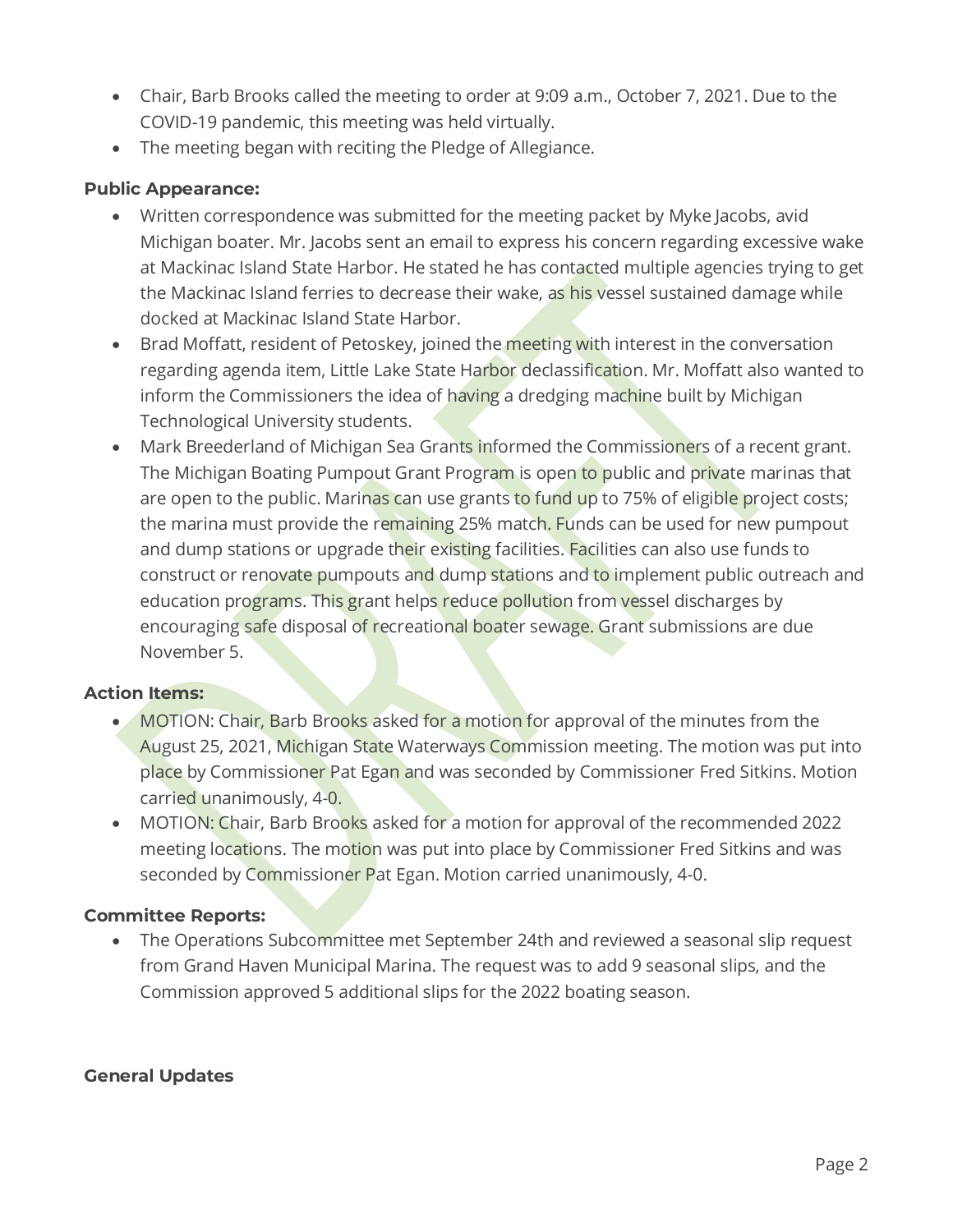- Ron Olson announced the FY22 state budget has been adopted and signed. Special grant was issued for Long Lake Boating Access Site in Alpena County. The FY23 budget cycle is being developed now. The nearly \$250 million in investments to modernize state parks and trails, to enhance tourism and boost local economics is pending, has not been taken to the legislature yet, but is expected soon.
- It was a good year for boating slip usage, reservations, harbor nights all saw an increase.
- MSWC by-laws were edited to incorporate virtual meetings.

#### **Financial Updates**

Financial information updates were provided to the Commissioners in the meeting packet. Michael Desnoyer provided further details including updates to revenue and expenditures. Revenue for gas tax, boater registrations, and State Harbor reservations were all up over last year. Spending was reported to be below projection.

#### **Operations Updates**

• Linnae Dawson provided an Operations update to the Commissioners. Harbor Year-to-Date Net Nights and Reservations up significantly for the 2021 season, with over 35,000 harbor reservations (October 1, 2020, through August 31, 2021). Linnae will have final year-end numbers to report at the next meeting. Linnae also mentioned field locations are closing for the season, vendor contracts for bid have been received, reviewing proposals now, for CAMIS.

#### **Marketing Updates**

• Maia Turek spoke on updates regarding the 75<sup>th</sup> Waterways Program anniversary, gearing up to highlight boating and its value of access to Michigan's waters. Part of the highlight will focus on boat recycling, establishing a pilot program to recycle boats dumped on state and federal lands. The starting goal is to remove 50 abandoned boats from these lands.

#### **Project Repots**

- The Michigan State Waterways Development Program Project Report was included in each commissioner's meeting packet for their information.
- Jordan Byelich provided an update to the Commission on State projects. Port Austin State Harbor completed a wave study and assessment of docks and breakwall options. Part of the process also includes feedback from EGLE on impacts to bottomlands. Marketing analysis was also completed to determine recommended quantities for seasonal and transient slips. Information from the marketing analysis is going to be presented to the federal government as a federal grant helped pay for the construction of the transient docks.
- Jordan shared drone video footage of harbors in Mackinaw City, Escanaba, Gladstone, Manistique, and Milliken State Harbor.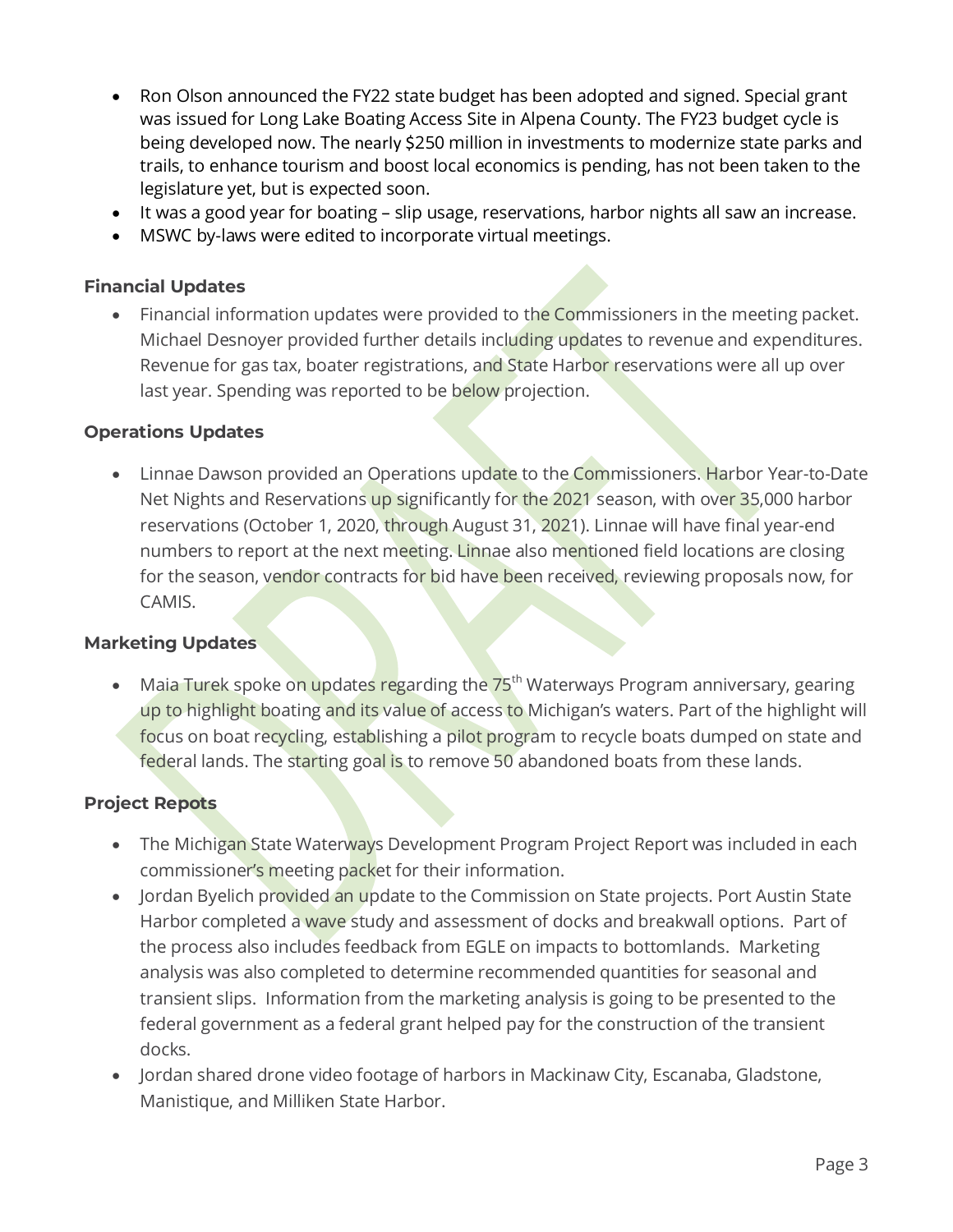- Jordan presented footage of a training video to instruct the construction of a launch ramp. Additional footage capturing an actual installation in the water is also being planned.
- Jordan, along with Mike Terrell, Metro District Supervisor, DNR, reviewed Detroit River facilities. Grayhaven State Harbor, a leased facility, has challenges with safety and security. At this time the DNR is working on acquiring consultant services to begin a design for a new BAS at Grayhaven. Mike mentioned the Clinton River Cutoff Boating Access Site (BAS) is slated to have \$2.5 million worth of improvements completed and is waiting on permits. Harley Ensign BAS has projects on hold due to high water levels, although the design phase has been completed. Decker's Landing BAS is open for the first time in 2 years due to high water levels. Projects have been completed at Wolverine Lake and Union Lake BAS, which are not on the Detroit River, but in the nearby region.
- Keith Cheli, Regional Field Planner, DNR, informed the Commission that it has been recommended to declassify Little Lake State Harbor. This could potentially mean the site would be classified only as a BAS, rather than a State Harbor. Some factors for the recommended change include the near-constant need for dredging due an inadequate breakwall and frequent channel siltation, little draw/tourism to the immediate area, and the fact that this location receives no transient boater use. Further discussion is required to make a final determination.
- Paul Petersen provided a quick update to the Commission regarding Grant-in-Aid projects. The Michigan State Waterways Development Program Project Report was included in the meeting packet. Two BigP proposals have been submitted, to be revealed early summer of 2022. Paul also mentioned there are 4 more grant agreements to write.

#### **Transmittals**

- Governor Whitmer sent a letter, welcoming the newly appointed Commissioner Chris Shepler, along with welcoming re-appointed Commissioners Barb Brooks and Fred Sitkins to another term.
- Each fall, after the tourist season has ended, letters are distributed to the Mackinac Island ferry companies for their efforts in ferrying safely around Mackinac Island State Harbor.

## **Great Lakes Water Level Report**

• The U.S. Army Corps of Engineers, Detroit District Great Lakes water level outlook was included in each Commissioner's meeting packet for their information.

## **Non-Agenda Items**

- Commissioner Pat Egan mentioned the need, and work to be done on adopting a resolution regarding the budget process.
- Retreat Action items to be included on the next agenda as a standing item.